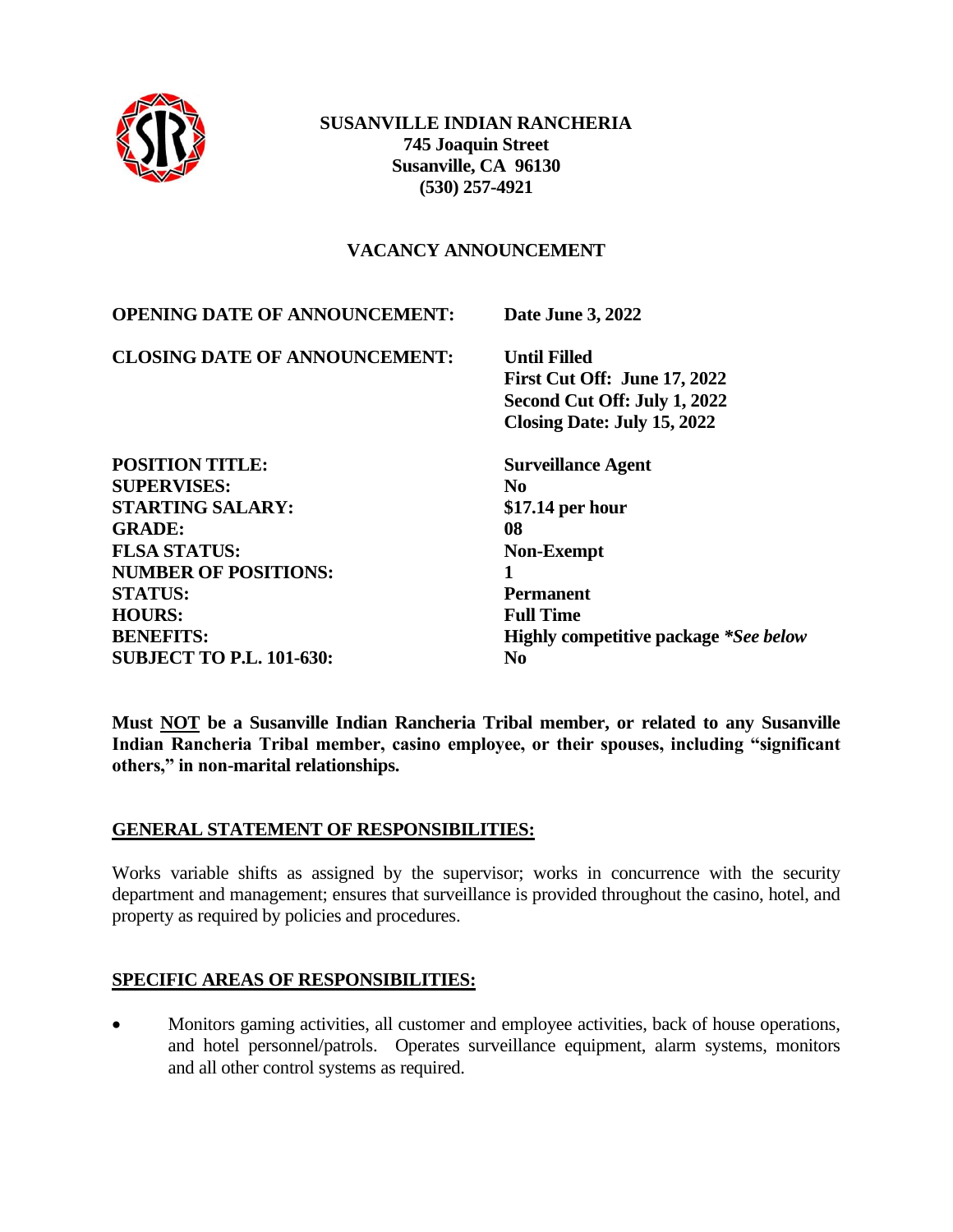- Keeps accurate records and logs.
- Interprets and applies all applicable gaming policies, procedures, laws, regulations, and accurately process the information.
- Recognizes and acts upon observations of customer and employee actions.
- Operates a video surveillance system.
- Maintains confidentiality in all matters.
- Works any shift including splits, evenings, weekends, and holidays.
- Knowledgeable of all Susanville Gaming enterprises, gaming policies and internal procedures to ensure that rules, regulations, and laws applicable to the gaming operation are effectively enforced by reporting violations to the appropriate authorities as necessary.
- Other duties as assigned.

# **KNOWLEDGE SKILLS AND ABILITIES:**

- A. Have a basic knowledge of table games.
- B. Ability to inform and communicate orally and in writing in adverse and challenging situations.
- C. Ability to conduct research as needed.
- D. Skill in working with little or no supervision.
- E. Ability to interact with the public, fellow employees, tribal enterprises, county, state, and federal agencies demonstrating respect, tact, courtesy, objectivity, and possess the maturity to develop an effective and cooperative working relationship.
- F. Reasoning skills.
- G. Ability to maintain alertness and attention to detail.

## **MINIMUM QUALIFICATIONS:**

- 1. Must have a high school diploma or equivalent from an accredited high school.
- 2. Must have a valid California driver's license or license from current residence state.
- 3. Must pass P.L. 101-630 background check **OR** pre-employment background check.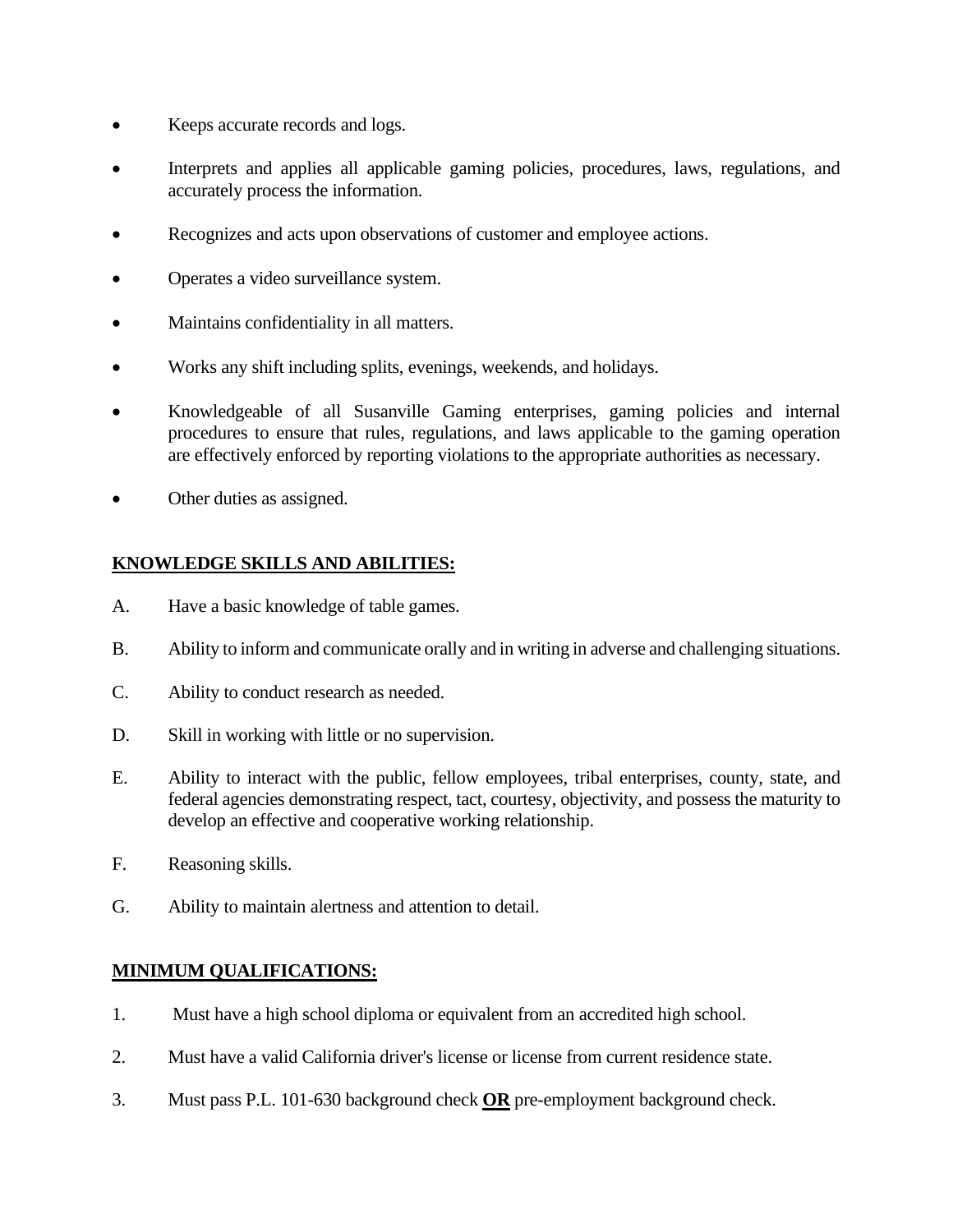- 4. Must pass a pre-employment drug test.
- 5. Must have a valid CPR card or be able to obtain one within ninety (90) days of hire.

## **ADDITIONAL QUALIFICATIONS FOR THIS POSITION**

- 6. Must be 21 years of age or older.
- 7. Must qualify for a gaming license.
- 8. Must be willing to work in a second-hand cigarette smoke environment.
- 9. Must NOT be a Susanville Indian Rancheria Tribal member, or related to any Susanville Indian Rancheria Tribal member, casino employee, or their spouses, including "significant others," in non-marital relationships.

## **WORKPLACE ENVIRONMENT:**

**1. PHYSICAL SAFETY:** The work requires moderate physical exertion such as long periods of standing repetitively lifting lightweight objects with frequent bending or stooping, recurring lifting of moderately heavy items such as computer, printers or record boxes. Occasionally lifts heavy objects (over 50 pounds). Job requires average agility and dexterity.

**2. WORKING ENVIRONMENT:** Regular exposure to favorable conditions such as those found in a normal office.

## **PERFORMANCE EXPECTATIONS:**

- Uphold all principles of confidentiality.
- Adhere to all professional and ethical behavior standards.
- Interact in an honest, trustworthy and respectful manner with employees, visitors and vendors.
- Participate in departmental staff meetings, quality management activities, cultural and educational programs.
- Comply with policies and procedures.
- Display respect and understanding of Susanville Indian Rancheria's traditions and values.
- The way the employee relates to fellow employees, customers and visitors is considered parallel in importance to technical knowledge and ability.
- Any attitude or behavior that will tarnish the name or reputation of the Susanville Indian Rancheria will not be tolerated and is subject to disciplinary action.